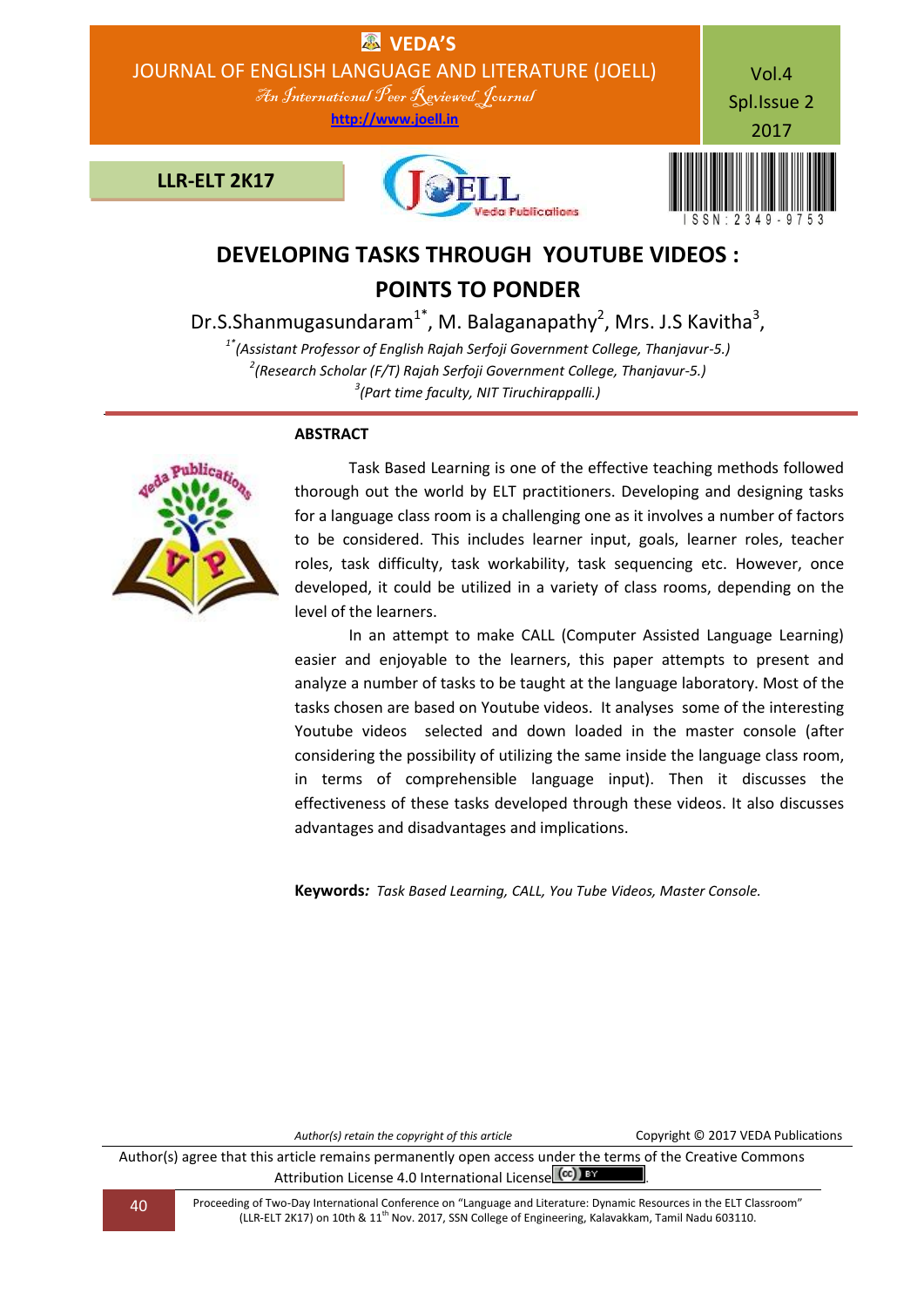#### **INTRODUCTION**

Computer Assisted Language Learning is one of the emerging areas in English Language Teaching. In the present scenario, language laboratories have grown apace not only in urban schools and colleges but also in rural schools and colleges. However, the comprehensible input (as discussed by krashen 1982) to be given, in order to facilitate L2 speaking, has always been a challenging task for the teacher. The biggest advantage of the laboratory is that it could provide both audio and video lessons with a variety of permutations and combinations. One could utilize the Internet, blogs, learning software, work sheets for a variety of purposes, (evaluation, learning in specific contexts etc…) and transfer lessons from the teacher console to the student console through LAN (Local Area Network). Again, if we consider the effectiveness of CALL, a number of questions loom large before an ELT Practitioner. They are as follows: What can be taught? How can the teachning me modelled? To what extent does it facilitate L2 speaking and listening? What are the tasks that could be given to the learners? How does a teacher design tasks for a particular group of L2 learners? Does the task designed for a particular level of learner (intermediate, advance etc…) contribute to the development of the L2 learner? These questions are very much significant in this context because significant changes involve alteration in terms of materials, teaching methods and underlying beliefs (as proposed by Fullan and Stiegelbaur 1991 : 29).

#### **METHODOLOGY**

This paper aims to present a classroom experiment, rather a Language Lab experiment conducted with the help of Youtube videos (down loaded from the Internet using the Youtube downloader) after having considered their potential for utilization in a language laboratory. The videos chosen are as follows

#### Wild gaur with… Paul Williams

[\(https://www.youtube.com/watch?v=GyVkvhTZBfA\)](https://www.youtube.com/watch?v=GyVkvhTZBfA) Friction fire series with… Nick Spadaro

#### [\(https://www.youtube.com/watch?v=m0bEoVhxFJ8\)](https://www.youtube.com/watch?v=m0bEoVhxFJ8)

At the outset, comprehension questions and worksheets based on these Youtube videos are developed. The scripts for the same are also prepared. As far as the students are concerned, they are divided into two groups according to their proficiency. The first group consists of students who have studied in regional medium schools and the second group comprises students from the urban background; most of whom have studied in CBSC schools. Then the videos selected are played to the two groups of students.

Depending on the level of the students, worksheets and comprehension questions are given to each group. The performance is noted against their role numbers. At the next stage, the videos are played for the second and for the third time (if necessary). Afterwards, a mock presentation based on the videos seen is given by willing L2 learners. The students are supposed to reproduce the message(s) they have garnered from the video lesson. Here again their performance is noted and marks are awarded for the presenters.

#### **DISCUSSION**

After a careful analysis, it is observed that the performances of the presenters in the first group vary to a great level. Most of the students who scored very well in the presentation do not fair well in the worksheets and comprehension questions. The reason is that the worksheets and comprehension questions focused on the minute details of the videos which require careful attention on the part of the learners. Other the other hand, when the same students make a presentation all that is required is the overall comprehension of the speaker's message. Therefore, they are able to communicate (if not precisely) what they have listened to and seen in the latter case. Their presentation is all right in terms of message transformation. This result is obviously in tune with Communicative Language Teaching, where the primary focus is on meaning rather than the form. As noted by Jack Richards and Theodre S Rodgers, "…the emphasis in CLT [is] on the processes of communication, rather than mastery of language forms".

As far as the second group is concerned, the scores for the worksheets and comprehension questions and the presentations do not greatly vary. That is to say, if a student scores 7 out of 10 then his/her marks on presentation hover between six and eight. This means they are able to notice minute details; at the same time they are able to follow the